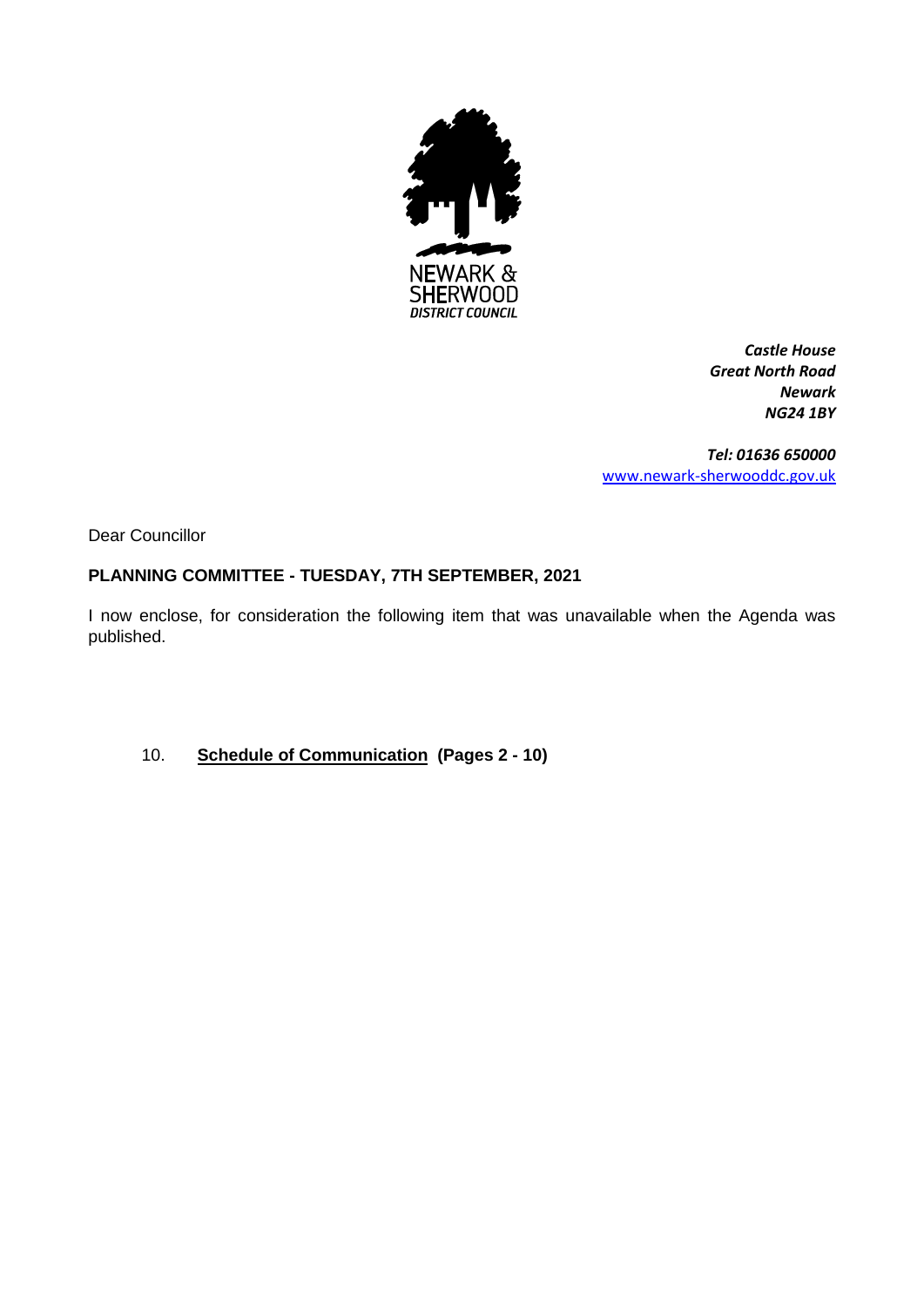| Item                                      | Correspondent         | <b>Date</b> | <b>Points Raised (Summary)</b>                                                                                                                                                                                                                                                                                                                                                                                        | <b>Officer's Response</b>                                                                                                                                                                                                                                                                                                                                                                                                                                                                                                                                                                                                                                                                                                                                                                                                                                                                                                                                                                                                                                                                                                                                        |
|-------------------------------------------|-----------------------|-------------|-----------------------------------------------------------------------------------------------------------------------------------------------------------------------------------------------------------------------------------------------------------------------------------------------------------------------------------------------------------------------------------------------------------------------|------------------------------------------------------------------------------------------------------------------------------------------------------------------------------------------------------------------------------------------------------------------------------------------------------------------------------------------------------------------------------------------------------------------------------------------------------------------------------------------------------------------------------------------------------------------------------------------------------------------------------------------------------------------------------------------------------------------------------------------------------------------------------------------------------------------------------------------------------------------------------------------------------------------------------------------------------------------------------------------------------------------------------------------------------------------------------------------------------------------------------------------------------------------|
| 6<br>Land at<br>Fernwood                  | <b>Local Resident</b> | 02.09.21    | - Muntjac and Fallow deer are seen regularly in Fernwood and<br>surrounding fields<br>- There is little opportunity for east west movement of deer                                                                                                                                                                                                                                                                    | The ecological implications of the proposal<br>have been previously assessed and these<br>comments do not materially affect the<br>previous assessments particularly noting<br>that the site is allocated for development.                                                                                                                                                                                                                                                                                                                                                                                                                                                                                                                                                                                                                                                                                                                                                                                                                                                                                                                                       |
| 6<br>Land at<br>Fernwood<br>Agenda Page 2 | Applicant             | 02.09.21    | - Email correspondence regarding the conditions as drafted in<br>the agenda print<br>- Condition 25 (management company brochure) no longer<br>required given that the drafted Section 106 relies on the<br>open space being taken on by the Council / Parish Council<br>- Condition 35 (works to Goldstraw Lane / B6326 roundabout)<br>refers to commencement of Barratts / DWH scheme so also<br>no longer relevant | Officers agree that condition 25 is no longer<br>required and can be removed from the<br>recommendation.<br>In respect to condition 35, having reviewed<br>the Barratts/DWH conditions, the works are<br>not required until occupation of the 100 <sup>th</sup><br>dwelling and given that this trigger has not<br>yet been hit it would not be appropriate to<br>remove the condition altogether. It is<br>however considered more reasonable for<br>the wording to read:<br>In the event that no more than 100<br>dwellings are occupied as approved under $\triangleright$<br>planning<br>application<br>LPA<br>reference<br>14/00465/OUTM, and unless an alternative $\mathbb D$<br>scheme has been approved in writing and $\mathbf P$<br>thereafter completed to the satisfaction of $\mathbf{Q}$<br>the Local Planning Authority, before $\mathbf{\mathcal{P}}$<br>occupation of the 630th dwelling approved $\frac{1}{\sqrt{2}}$<br>under this permission, improvements to the $\mathbb D$<br>Goldstraw Lane/B6326 roundabout shall be $\mathbf{\overline{R}}$<br>delivered and made available to traffic as<br>illustrated by drawing 14106/038<br>(or) |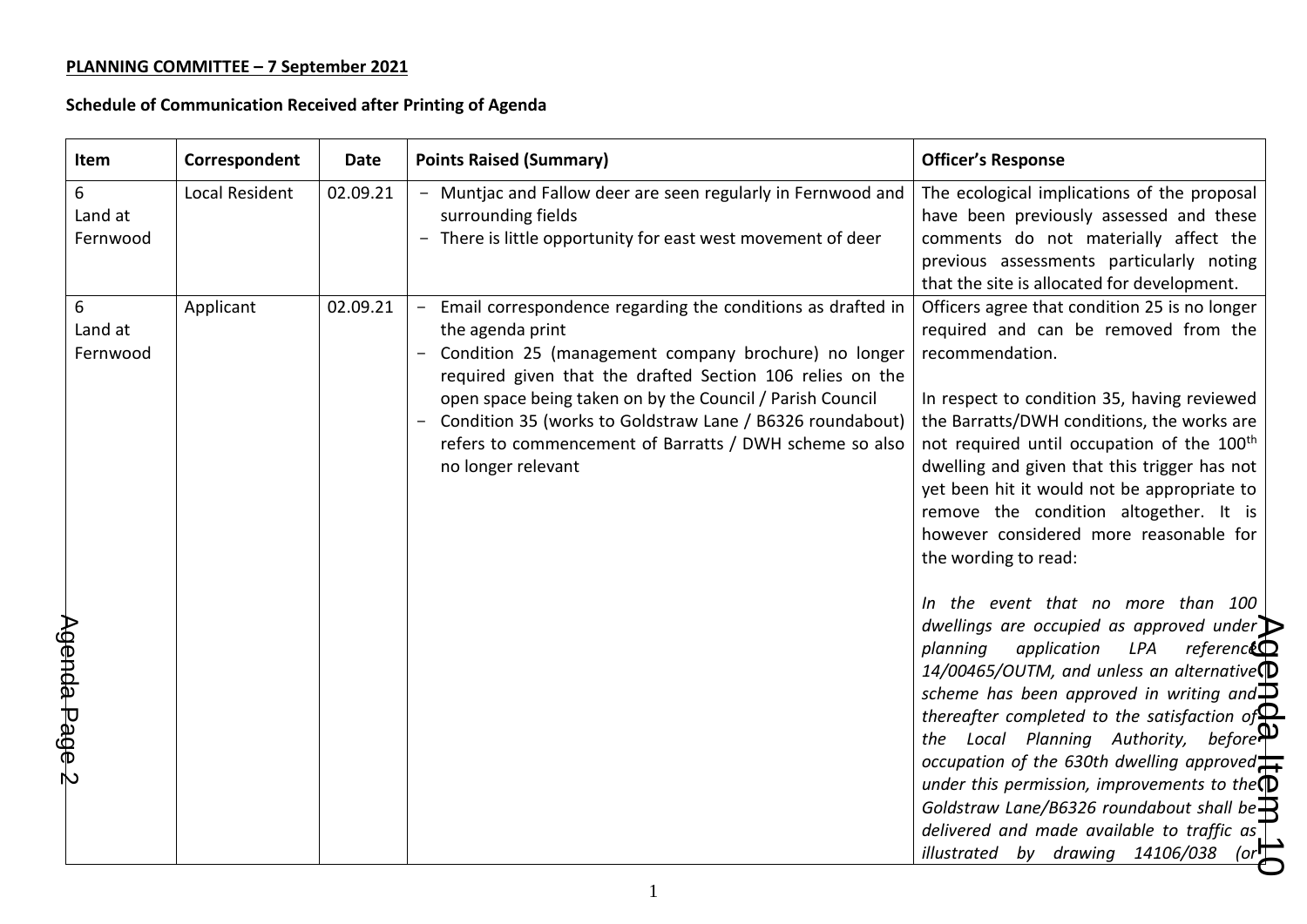ť

| Item                                               | Correspondent                 | Date                 | <b>Points Raised (Summary)</b>                                                                                                                                                                                                                                                                                                                                                                                                                                                                                                                                                                                                                                                                                                                                                                                                                                                                                                                                                                                                                                                                                                                                                                                                                                                                                                                                                                                                       | <b>Officer's Response</b>                                                                                                 |
|----------------------------------------------------|-------------------------------|----------------------|--------------------------------------------------------------------------------------------------------------------------------------------------------------------------------------------------------------------------------------------------------------------------------------------------------------------------------------------------------------------------------------------------------------------------------------------------------------------------------------------------------------------------------------------------------------------------------------------------------------------------------------------------------------------------------------------------------------------------------------------------------------------------------------------------------------------------------------------------------------------------------------------------------------------------------------------------------------------------------------------------------------------------------------------------------------------------------------------------------------------------------------------------------------------------------------------------------------------------------------------------------------------------------------------------------------------------------------------------------------------------------------------------------------------------------------|---------------------------------------------------------------------------------------------------------------------------|
|                                                    |                               |                      |                                                                                                                                                                                                                                                                                                                                                                                                                                                                                                                                                                                                                                                                                                                                                                                                                                                                                                                                                                                                                                                                                                                                                                                                                                                                                                                                                                                                                                      | through a subsequent revised drawing<br>agreed by the LPA).<br>Reason: In the interest of highway safety<br>and capacity. |
| Halloughton<br>Planning<br>Appeal<br>Agenda Page 3 | <b>Local Residents</b><br>(3) | 26.08.21<br>31.08.21 | - The proposed amendments to their original application are<br>materially negligible and very minimal.<br>Reducing the size of the solar farm by one field - this will not<br>have any impact on the 266 acres they propose.<br>They also say they are considering more planting on the<br>footpath to the south of the area allocated to mitigate visual<br>impact - they do not specify what measures they are<br>proposing to address this?<br>The small triangle of land near Thorney Abbey/Oxton Road<br>will be designated a rewilding patch $-$ this area was not<br>designated originally as having panels in any case so it does<br>not constitute a change<br>Whilst I am in favour of renewable energy sites I feel there<br>must be much more appropriate sites than the proposed<br>land.<br>Clearly the removal of a small area of solar panels is<br>expedient for the applicant in view of the discovery that a<br>footpath runs across the area that would complicate<br>infrastructure and bring additional construction cost. It will<br>have minimal mitigation against the overall impact on the<br>conservation area of Halloughton village with its<br>architectural and cultural heritage still interrupted by not<br>only the construction traffic but the glare and acoustic<br>disturbance if the neighbouring fields were covered in solar<br>glass, effectively industrialising this special landscape. | Noted. No officer response required.                                                                                      |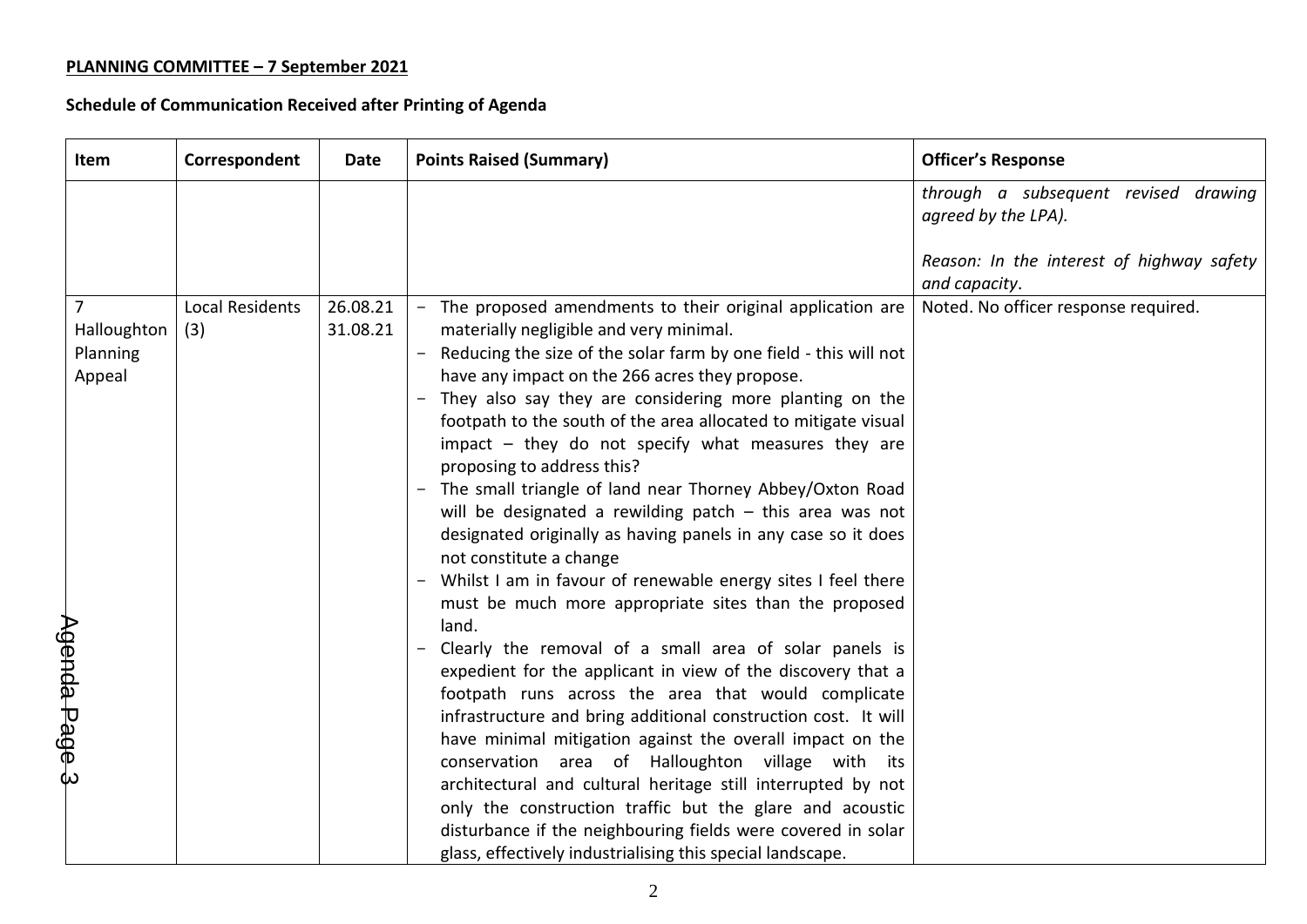| Item          | Correspondent | <b>Date</b> | <b>Points Raised (Summary)</b>                                                                                                                                                                                                                                                                                                                                                                                                                                                                                                                                                                                                                                                                                                                                                                                                                                                                                                                                                                                                                                                                                                                                                                                                                                                                                                                                                                                                                                                                                                                                                                                                                                                                                                                                                                                     | <b>Officer's Response</b> |
|---------------|---------------|-------------|--------------------------------------------------------------------------------------------------------------------------------------------------------------------------------------------------------------------------------------------------------------------------------------------------------------------------------------------------------------------------------------------------------------------------------------------------------------------------------------------------------------------------------------------------------------------------------------------------------------------------------------------------------------------------------------------------------------------------------------------------------------------------------------------------------------------------------------------------------------------------------------------------------------------------------------------------------------------------------------------------------------------------------------------------------------------------------------------------------------------------------------------------------------------------------------------------------------------------------------------------------------------------------------------------------------------------------------------------------------------------------------------------------------------------------------------------------------------------------------------------------------------------------------------------------------------------------------------------------------------------------------------------------------------------------------------------------------------------------------------------------------------------------------------------------------------|---------------------------|
| Agenda Page 4 |               |             | - The screening will take a considerable time to grow up - in<br>my experience of planting hedges and saplings this would be<br>at a minimum of 10 years, and in winter the deciduous<br>screening will be impaired due to leaf fall, particularly<br>because of the undulating ground. The area is not short of<br>abundant hedging and trees so there would not be a huge<br>difference to the wildlife profile of the area.<br>The designation of a 're-wilded' patch of north-facing steep<br>slope (unsuitable for agriculture or solar panels) appears to<br>me a cynical use of a current trend that is specifically and<br>properly used to connote the active intervention to<br>collaborate with nature with the aim of improving bio-<br>diversity. When used to describe fantastic projects such as<br>the official rewilding of Knepp estate in Sussex, this has<br>involved the introduction of herbivores such as wild ponies<br>and highland cattle, the planting of particular species that<br>are attractive to butterflies, moths and other creatures, and<br>careful interventions that help to manage the fauna and flora<br>to re-establish itself. In this case, there is no indication that<br>such activities will be undertaken, and in effect it appears<br>simply to mean that the area of current scrub will continue<br>to be derelict.<br>A small area - the field on the Southwell side of Halloughton<br>- will now have no solar panels; this will make very little<br>difference to the chaos of construction traffic on a narrow<br>lane that is the only thoroughfare into the conservation area<br>of Halloughton. Given the overall scale of the scheme,<br>removing a small number of panels makes minimal<br>difference to my objection that the scale is not appropriate |                           |
|               |               |             | to this rural area characterised by its peace and beauty.                                                                                                                                                                                                                                                                                                                                                                                                                                                                                                                                                                                                                                                                                                                                                                                                                                                                                                                                                                                                                                                                                                                                                                                                                                                                                                                                                                                                                                                                                                                                                                                                                                                                                                                                                          |                           |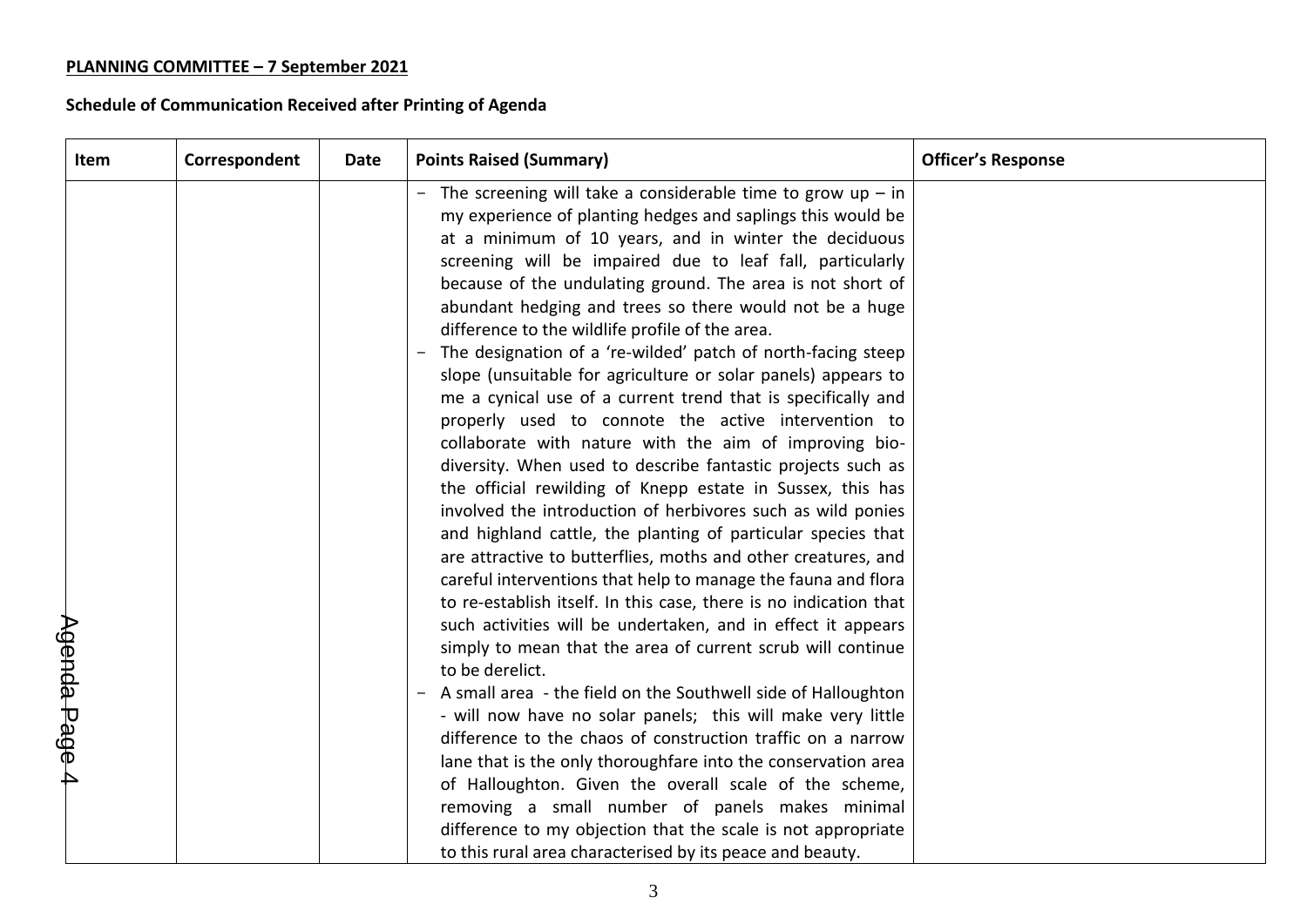| <b>Item</b>                                        | Correspondent         | <b>Date</b> | <b>Points Raised (Summary)</b>                                                                                                                                                                                                                                                                                                                                                                                                                                                                                                                                                                                                                                                                                                                                                                                                                                                                                                                                                                                                                                                                                                                                              | <b>Officer's Response</b>                                                                                                                                                                                                                                                                                               |
|----------------------------------------------------|-----------------------|-------------|-----------------------------------------------------------------------------------------------------------------------------------------------------------------------------------------------------------------------------------------------------------------------------------------------------------------------------------------------------------------------------------------------------------------------------------------------------------------------------------------------------------------------------------------------------------------------------------------------------------------------------------------------------------------------------------------------------------------------------------------------------------------------------------------------------------------------------------------------------------------------------------------------------------------------------------------------------------------------------------------------------------------------------------------------------------------------------------------------------------------------------------------------------------------------------|-------------------------------------------------------------------------------------------------------------------------------------------------------------------------------------------------------------------------------------------------------------------------------------------------------------------------|
|                                                    |                       |             | - There is more screening on the footpath to the south of the<br>area allocated - no amount of screening will cover the fact<br>that the landscape is wholly unsuitable because the panels<br>will be 10ft hight and the ground is undulating and thus they<br>will be visible from a considerable distance in the vicinity. In<br>addition screening will take more than a decade to grow to<br>any robust height and thus for the rest of my lifetime the<br>screening will make no difference.<br>There is a small triangle of land near Thorney Abbey/Oxton<br>Rd which would be officially designated as a small rewilding<br>patch. This area borders my farm and I can say that it has<br>been left as derelict scrubland for many years, at least a<br>decade. Is this what is meant by 're-wilding' and does it have<br>any meaningful definition in law? If so, how will it be<br>managed and by whom, and to what standards? My feeling<br>is that the land will simply continue to be left uncared for<br>and uncultivated as it has for so long, including the<br>continuing spread of weeds such as ragwort over the<br>hedging border to my arable farmland. |                                                                                                                                                                                                                                                                                                                         |
| A<br>OHalloughton                                  | <b>VIA East</b>       | 27.08.21    | Discussion of changes to the scale of visual effect as a result of                                                                                                                                                                                                                                                                                                                                                                                                                                                                                                                                                                                                                                                                                                                                                                                                                                                                                                                                                                                                                                                                                                          | The comments of VIA are noted and reflect                                                                                                                                                                                                                                                                               |
| <b>P</b> Planning                                  | Midlands<br>Landscape |             | Amendments $1 - 4$ :<br>Amendment 1 - An amendment has been made by the applicant                                                                                                                                                                                                                                                                                                                                                                                                                                                                                                                                                                                                                                                                                                                                                                                                                                                                                                                                                                                                                                                                                           | verbal discussions referred to in the<br>committee report.                                                                                                                                                                                                                                                              |
|                                                    | Consultants           |             | between the Revision L and Revision M of the Site Layout and                                                                                                                                                                                                                                                                                                                                                                                                                                                                                                                                                                                                                                                                                                                                                                                                                                                                                                                                                                                                                                                                                                                |                                                                                                                                                                                                                                                                                                                         |
| <b>AAPPeal</b><br><b>D</b><br><b>P</b><br><b>P</b> |                       |             | Planting Proposals plan. This removes an area of solar panels<br>and associated infrastructure from a central field within the<br>proposed development. This amendment has been made by the<br>applicant to reduce the visual effects upon receptors at the<br>western extent of Halloughton and users of the Public Right of<br>Way Halloughton Bridleway 3 and pull the development back<br>from the Halloughton Conservation Area.                                                                                                                                                                                                                                                                                                                                                                                                                                                                                                                                                                                                                                                                                                                                       | note VIA accept that the<br><b>Officers</b><br>amendments proposed will lead to some<br>reduction in the scale of visual effect of the<br>proposed development (particularly on<br>viewpoints 14 and 15 which previously had<br>a major adverse scale of visual effect as a<br>result of the proposed development until |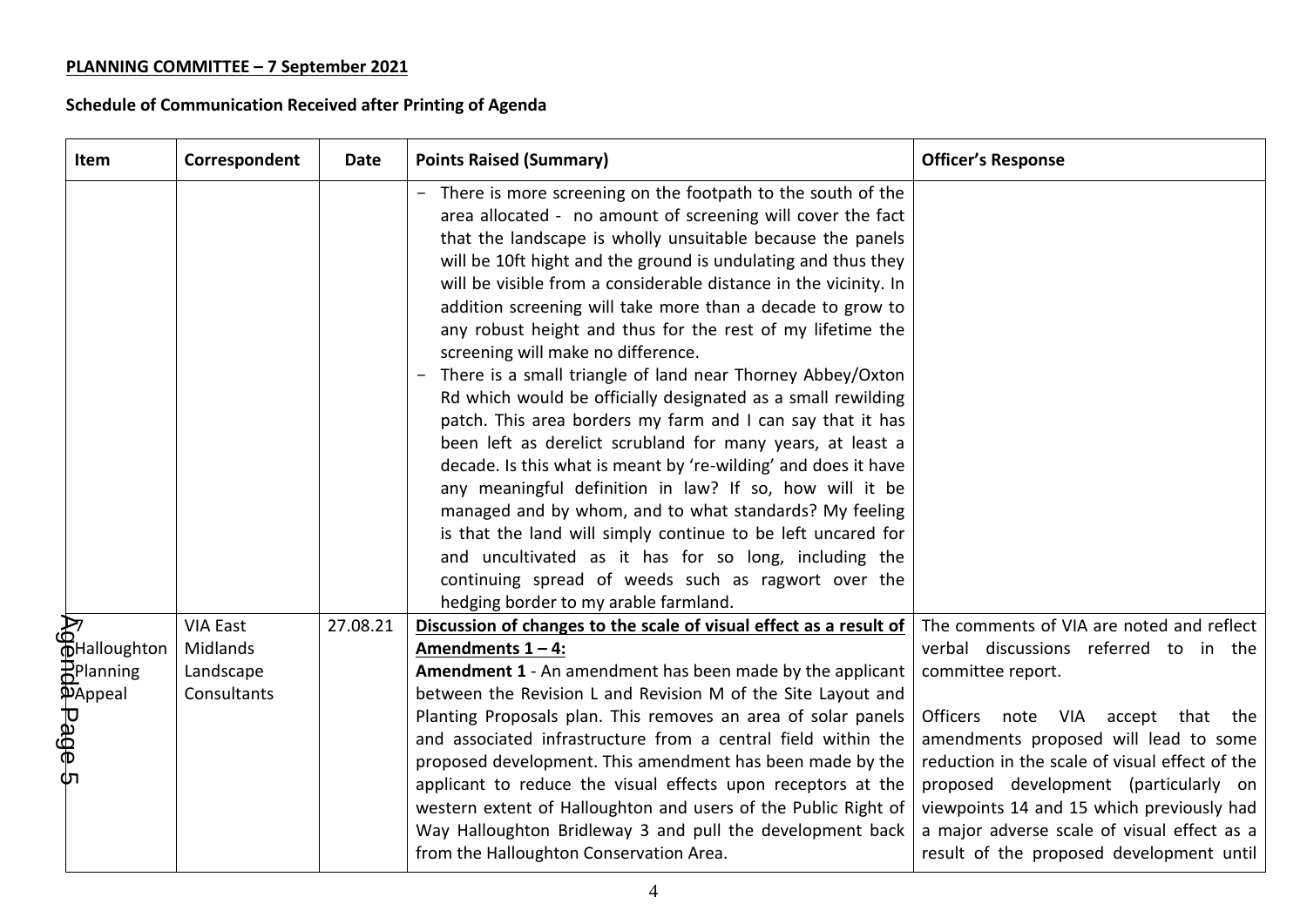| Item          | Correspondent | Date | <b>Points Raised (Summary)</b>                                                                                                                                                                                                                                                                                                                                                                                                                                                                                                                                                                                                                                                                                                                                                                                                                                                                                                                                                                                                                                                                                                                                                                                                                                                                           | <b>Officer's Response</b>                                                                                                                                                                                                                                                                                                                                                                                                                                                                                                                                                                                                                                                                                 |
|---------------|---------------|------|----------------------------------------------------------------------------------------------------------------------------------------------------------------------------------------------------------------------------------------------------------------------------------------------------------------------------------------------------------------------------------------------------------------------------------------------------------------------------------------------------------------------------------------------------------------------------------------------------------------------------------------------------------------------------------------------------------------------------------------------------------------------------------------------------------------------------------------------------------------------------------------------------------------------------------------------------------------------------------------------------------------------------------------------------------------------------------------------------------------------------------------------------------------------------------------------------------------------------------------------------------------------------------------------------------|-----------------------------------------------------------------------------------------------------------------------------------------------------------------------------------------------------------------------------------------------------------------------------------------------------------------------------------------------------------------------------------------------------------------------------------------------------------------------------------------------------------------------------------------------------------------------------------------------------------------------------------------------------------------------------------------------------------|
|               |               |      | The EMD Team accept that the removal of this area of panels in<br>the central area of the Proposed Development will be beneficial<br>in reducing the visual effects upon residential receptors at the<br>western extent of Halloughton and users of PRoW Halloughton<br>Bridleway 3 which lies to the south west of the village of<br>Halloughton. It will reduce the magnitude of change at the<br>construction stage in particular for Viewpoint 12 which may<br>reduce the major scale of effect at the construction stage.<br>Amendment 2 - An amendment has been made by the applicant<br>between the Revision L and Revision M of the Site Layout and<br>Planting Proposals plan. A belt of new trees are proposed within<br>an existing hedgerow which encloses a section of the proposed<br>site boundary to the southwest. These trees would be a mix of<br>native standard trees which would aid in filtering and obscuring<br>views of the proposals from locations on PRoW Southwell<br>Footpath 42 to the southwest of the Site.<br>The EMD Team accept that the strengthening of this hedgeline<br>in the central area of the Proposed Development will be<br>beneficial in reducing the visual impact from PRoW Southwell<br>Footpath 42 of the proposals to the north east of this PRoW. | year 1 (or Year 15 in the case of viewpoint<br>15)). However, it is also noted that due to<br>the scale of visual effects identified by the<br>applicant, and the scale of landscape effect<br>(which remain as their previous conclusion)<br>that they remain unsupportive of the<br>proposal due to the overall landscape and<br>of the<br>visual<br>impacts<br>and<br>harm<br>development. In this context Officers<br>remain of the view that, in summarising the<br>overall level of harm, the degree to which<br>the amended scheme would have an<br>adverse impact on the character and<br>appearance of the countryside would<br>continue to merit significant weight in the<br>planning balance. |
| Agenda Page 6 |               |      | <b>Amendment 3</b> - An amendment has been made by the applicant<br>between the Revision L and Revision M of the Site Layout and<br>Planting Proposals plan. A new hedgerow is proposed along the<br>northern extent of the proposed built form, adjacent to the<br>proposed security fencing. The hedgerow would be comprised<br>of a mix of native hedgerow shrubs and semi mature native<br>trees and over time would aid in restricting and heavily filtering<br>views of the proposals from locations along PRoW Southwell<br>Footpath 43.                                                                                                                                                                                                                                                                                                                                                                                                                                                                                                                                                                                                                                                                                                                                                          |                                                                                                                                                                                                                                                                                                                                                                                                                                                                                                                                                                                                                                                                                                           |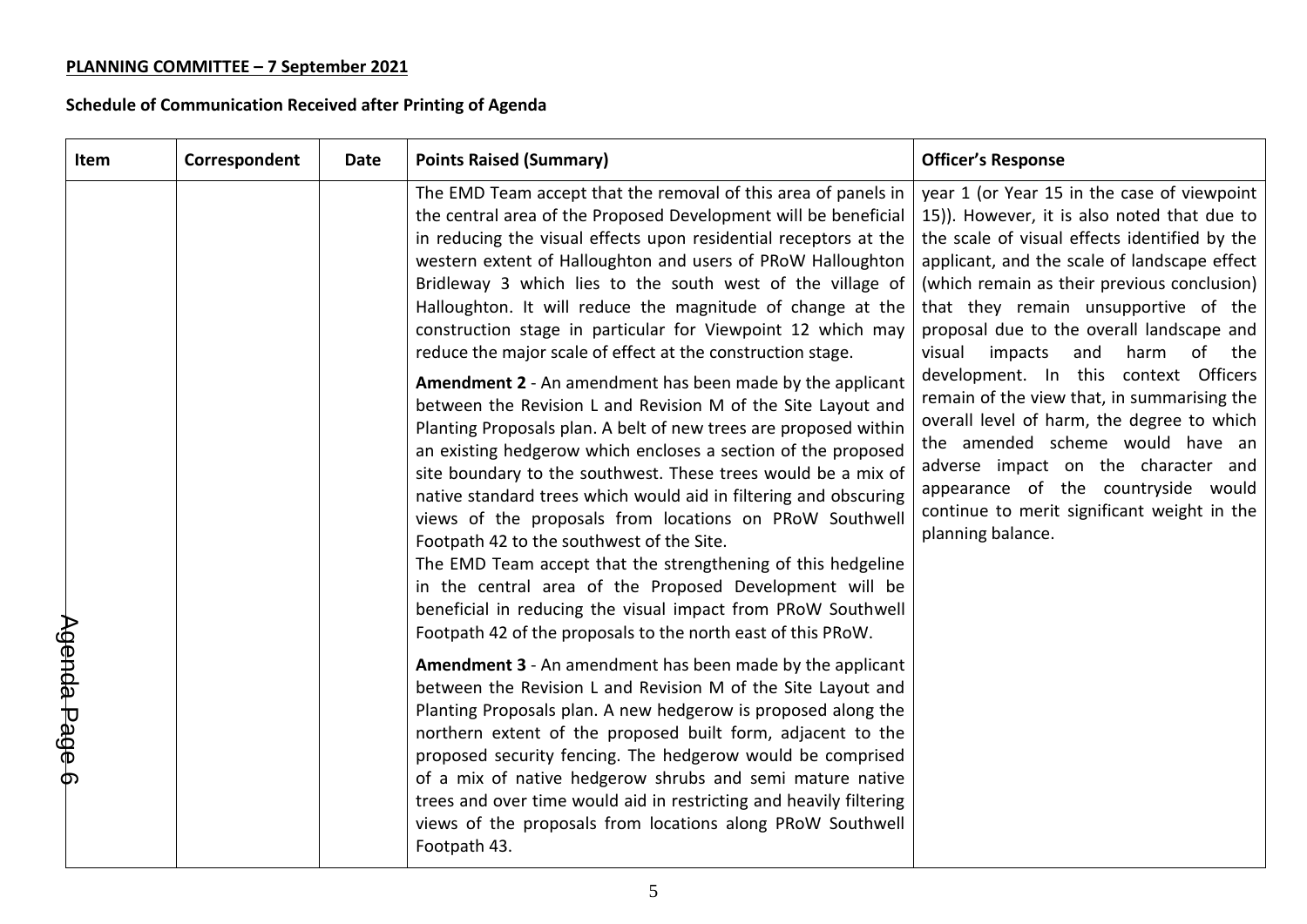| Item                   | Correspondent | Date | <b>Points Raised (Summary)</b>                                                                                                                                                                                                                                                                                                                                                                                                                                                                                                                                                                                                                                                                                                                                                                                                                                                                                                                                                                                                                                                                                                                                                                                                                                                                                                                                                                                                                                                                                                                                                                        | <b>Officer's Response</b> |
|------------------------|---------------|------|-------------------------------------------------------------------------------------------------------------------------------------------------------------------------------------------------------------------------------------------------------------------------------------------------------------------------------------------------------------------------------------------------------------------------------------------------------------------------------------------------------------------------------------------------------------------------------------------------------------------------------------------------------------------------------------------------------------------------------------------------------------------------------------------------------------------------------------------------------------------------------------------------------------------------------------------------------------------------------------------------------------------------------------------------------------------------------------------------------------------------------------------------------------------------------------------------------------------------------------------------------------------------------------------------------------------------------------------------------------------------------------------------------------------------------------------------------------------------------------------------------------------------------------------------------------------------------------------------------|---------------------------|
| $\lambda$ genda Page 7 |               |      | The EMD Team accept that adding this hedgeline with semi<br>mature trees in the northern area of the Proposed Development<br>will be beneficial in reducing the visual impact on PRoW<br>Southwell Footpath 43. The visual impact on Viewpoint 14 -<br>PRoW footpath Southwell 43 looking south, is currently<br>assessed as a major adverse scale of effect until year 1; and<br>from Viewpoint 15 - PRoW footpath Southwell 43 looking<br>south, as a major adverse scale of effect until year 10. Therefore,<br>any reduction in the scale of effect is welcomed. However, this<br>hedgeline planting will completely change the nature of the<br>current view of walkers on the PRoW, with the topography<br>sweeping up to a low ridge to the south. This view will be closed<br>off to the walker, although there will still be views of the<br>proposed solar panels at field entrances.<br>Amendment 4 - An amendment has been made by the applicant<br>between the Revision L and Revision M of the Site Layout and<br>Planting Proposals plan. The proposed solar panels and security<br>fencing have been pulled back from the north eastern corner of<br>the field located to the east of New Radley Farm. Removing the<br>proposal from this corner will enable an area of existing re-<br>wilding to continue to establish.<br>The EMD Team accept this proposal for a rewilding area which<br>will contribute to biodiversity net gain of the proposed scheme<br>and will also have some benefit in reducing views of the site as<br>above on PRoW Southwell Footpath 43 in this area. |                           |
|                        |               |      |                                                                                                                                                                                                                                                                                                                                                                                                                                                                                                                                                                                                                                                                                                                                                                                                                                                                                                                                                                                                                                                                                                                                                                                                                                                                                                                                                                                                                                                                                                                                                                                                       |                           |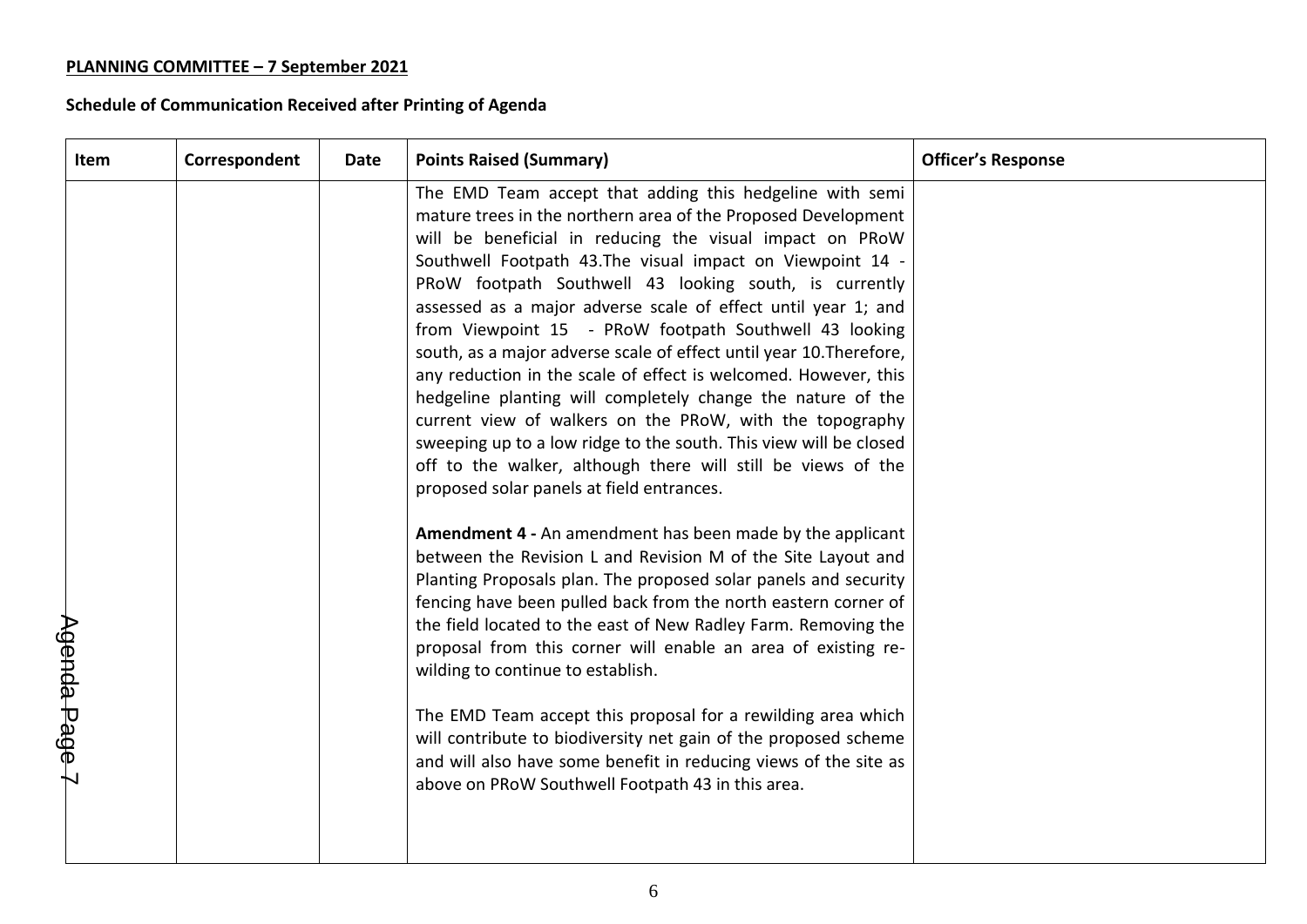| Item          | Correspondent | Date | <b>Points Raised (Summary)</b>                                                                                                                                                                                                                                                                                                                                                                                                                                                                                                                                                                                                                                                                                                                              | <b>Officer's Response</b> |
|---------------|---------------|------|-------------------------------------------------------------------------------------------------------------------------------------------------------------------------------------------------------------------------------------------------------------------------------------------------------------------------------------------------------------------------------------------------------------------------------------------------------------------------------------------------------------------------------------------------------------------------------------------------------------------------------------------------------------------------------------------------------------------------------------------------------------|---------------------------|
|               |               |      | Summary - Amendments 1 - 4                                                                                                                                                                                                                                                                                                                                                                                                                                                                                                                                                                                                                                                                                                                                  |                           |
|               |               |      | It is accepted by the EMD Team that the applicant has reduced<br>the scale of visual effect of the proposed development on<br>viewpoints where the scale was previously major adverse, by<br>either removing solar panels from the areas detailed above, or<br>by strengthening vegetation in hedge lines along the Public<br>Rights of Way which cross the site. Nevertheless visual effects<br>remain, either as views of the proposed development and its<br>infrastructure, or in the fact that currently existing views will be<br>closed off by the planting or strengthening of existing<br>hedgelines to obscure views of the development; this is<br>particularly the case for PRoW Southwell footpath 43,<br>represented by viewpoints 14 and 15. |                           |
|               |               |      | <b>Summary of scale of landscape effect</b>                                                                                                                                                                                                                                                                                                                                                                                                                                                                                                                                                                                                                                                                                                                 |                           |
|               |               |      | To summarise the scale of landscape effects remain as detailed<br>in the previous comments: -                                                                                                                                                                                                                                                                                                                                                                                                                                                                                                                                                                                                                                                               |                           |
|               |               |      | • A moderate adverse scale of landscape effect on landcover of<br>the proposed site for the 40 year lifetime of the scheme. This<br>remains unchanged.                                                                                                                                                                                                                                                                                                                                                                                                                                                                                                                                                                                                      |                           |
| Agenda Page 8 |               |      | • A major adverse scale of landscape effect on the character of<br>Policy Zones 37, 38 and 39 for the 40 year lifetime of scheme<br>is also described. This remains unchanged.                                                                                                                                                                                                                                                                                                                                                                                                                                                                                                                                                                              |                           |
|               |               |      | Taking the above into account the EMD Team still consider that<br>there are long term impacts on the 'land cover' element of the<br>landscape, and long term impacts on the landscape character of                                                                                                                                                                                                                                                                                                                                                                                                                                                                                                                                                          |                           |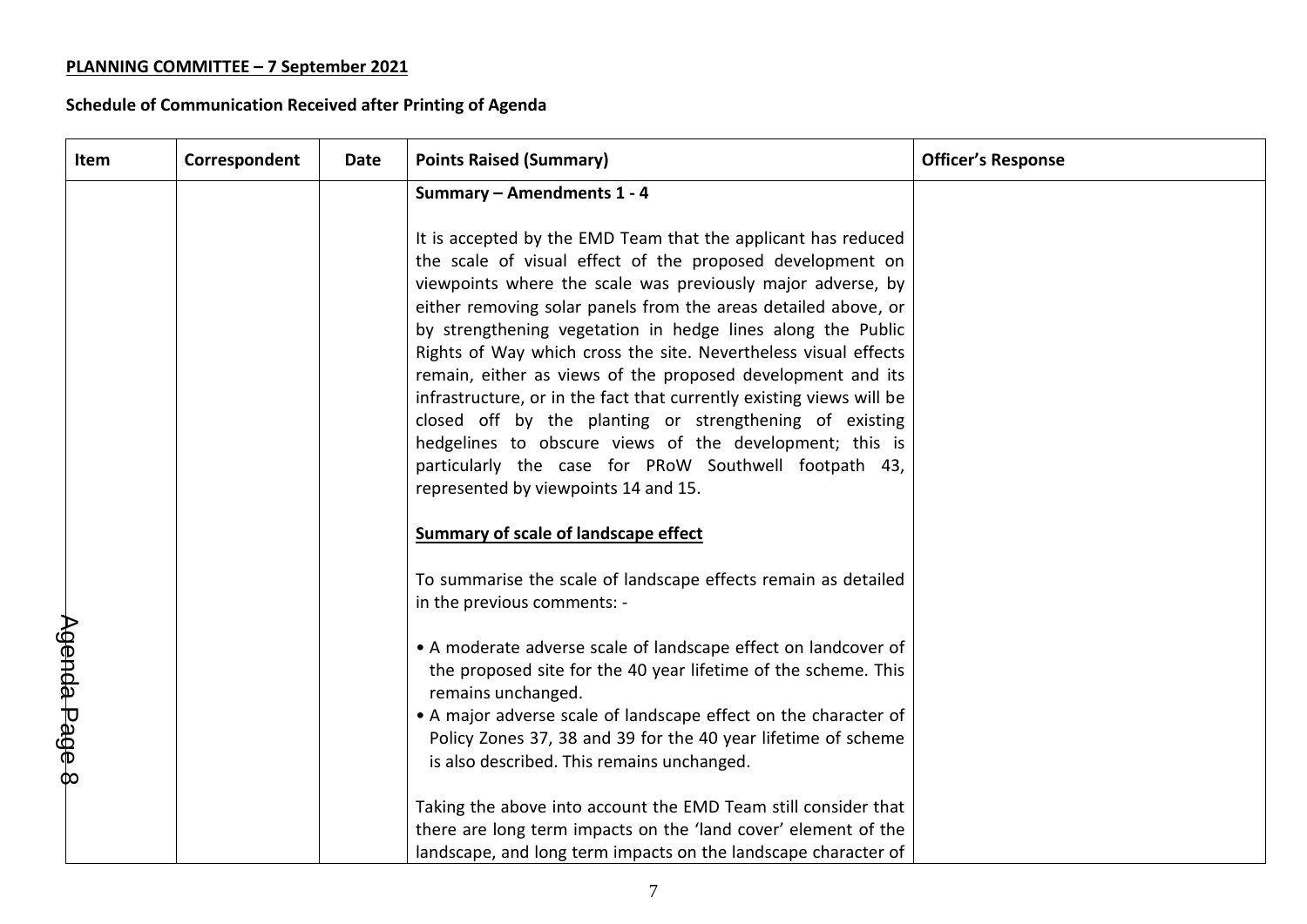| Item                                                | Correspondent           | Date     | <b>Points Raised (Summary)</b>                                                                                                                                                                                                                                                                                                                                                                                                                                                                                                                                                                                                                                                                                                                                                                                                                     | <b>Officer's Response</b>            |
|-----------------------------------------------------|-------------------------|----------|----------------------------------------------------------------------------------------------------------------------------------------------------------------------------------------------------------------------------------------------------------------------------------------------------------------------------------------------------------------------------------------------------------------------------------------------------------------------------------------------------------------------------------------------------------------------------------------------------------------------------------------------------------------------------------------------------------------------------------------------------------------------------------------------------------------------------------------------------|--------------------------------------|
|                                                     |                         |          | the site area, it is accepted that these effects will diminish with<br>distance from the site. As stated in our previous comments<br>harm has been identified to the setting of Hallougton<br>Conservation Area and the listed buildings contained within the<br>area, in the comments of Oliver Scott - Conservation Officer of<br>NSDC.                                                                                                                                                                                                                                                                                                                                                                                                                                                                                                          |                                      |
|                                                     |                         |          | <b>Conclusion</b>                                                                                                                                                                                                                                                                                                                                                                                                                                                                                                                                                                                                                                                                                                                                                                                                                                  |                                      |
| Agenda                                              |                         |          | The EMD Team welcome the reduction in area of panels shown<br>on drawing reference P18 -2917 Revision M and the additional<br>and amended planting shown, and accept that these changes<br>will lead to some reduction in the scale of visual effect of the<br>proposed development particularly on viewpoints 14 and 15<br>which previously had a major adverse scale of visual effect as a<br>result of the proposed development until year 1 (or Year 15 in<br>the case of viewpoint 15) However, due to the scale of visual<br>effects identified by the applicant, and the scale of landscape<br>effect which remain as our previous comments, the EMD Team<br>still do not support the proposals for the construction of a solar<br>farm and battery stations together with all associated works,<br>equipment and necessary infrastructure. |                                      |
| THalloughton<br><b>ம்</b><br>மு <sup>Planning</sup> | The Thornton<br>Society | 29.08.21 | There is nothing in the minor amendments which addresses the<br>material concerns of the Thoroton Society.<br>The effect on the historic landscape would not be ameliorated                                                                                                                                                                                                                                                                                                                                                                                                                                                                                                                                                                                                                                                                        | Noted. No officer response required. |
| $\overline{\Phi}_{\text{Appeal}}$                   |                         |          | by the proposed amendments. Tree planting is always welcome<br>but the area is already blessed with mature and long-standing<br>trees and hedgerows: the excellent hedges provide food and<br>shelter for a wealth of birds and other wildlife, wildlife which                                                                                                                                                                                                                                                                                                                                                                                                                                                                                                                                                                                     |                                      |